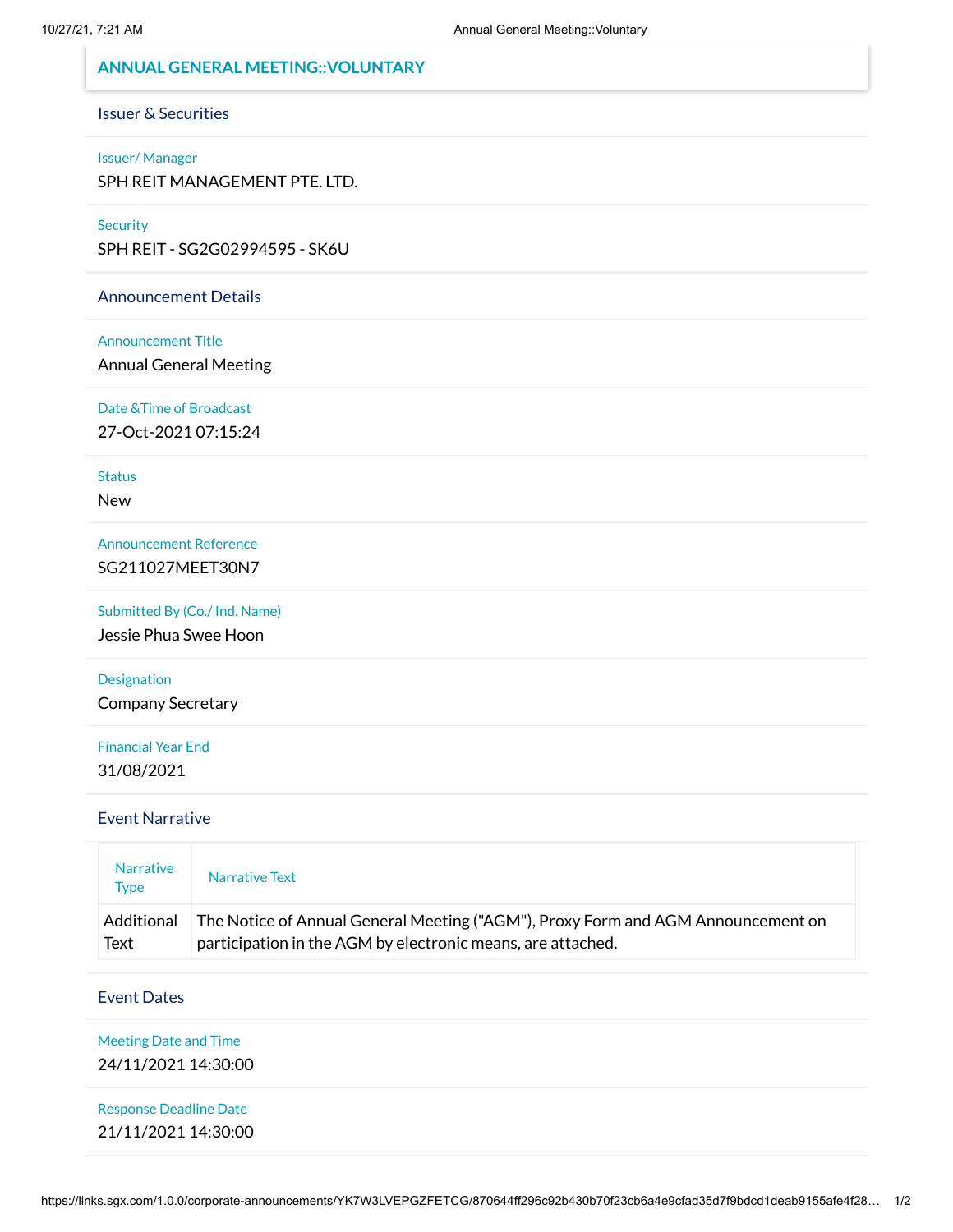## Event Venue(s)

| Place         |                                                                     |  |
|---------------|---------------------------------------------------------------------|--|
| Venue(s)      | Venue details                                                       |  |
| Meeting Venue | The Annual General Meeting will be held by way of electronic means. |  |

Attachments

SPH REIT NOTICE OF [AGM.pdf](https://links.sgx.com/1.0.0/corporate-announcements/YK7W3LVEPGZFETCG/688177_SPH%20REIT%20NOTICE%20OF%20AGM.pdf)

SPH REIT PROXY [FORM.pdf](https://links.sgx.com/1.0.0/corporate-announcements/YK7W3LVEPGZFETCG/688178_SPH%20REIT%20PROXY%20FORM.pdf)

SPH REIT AGM [ANNOUNCEMENT.pdf](https://links.sgx.com/1.0.0/corporate-announcements/YK7W3LVEPGZFETCG/688179_SPH%20REIT%20AGM%20ANNOUNCEMENT.pdf)

Total size =541K MB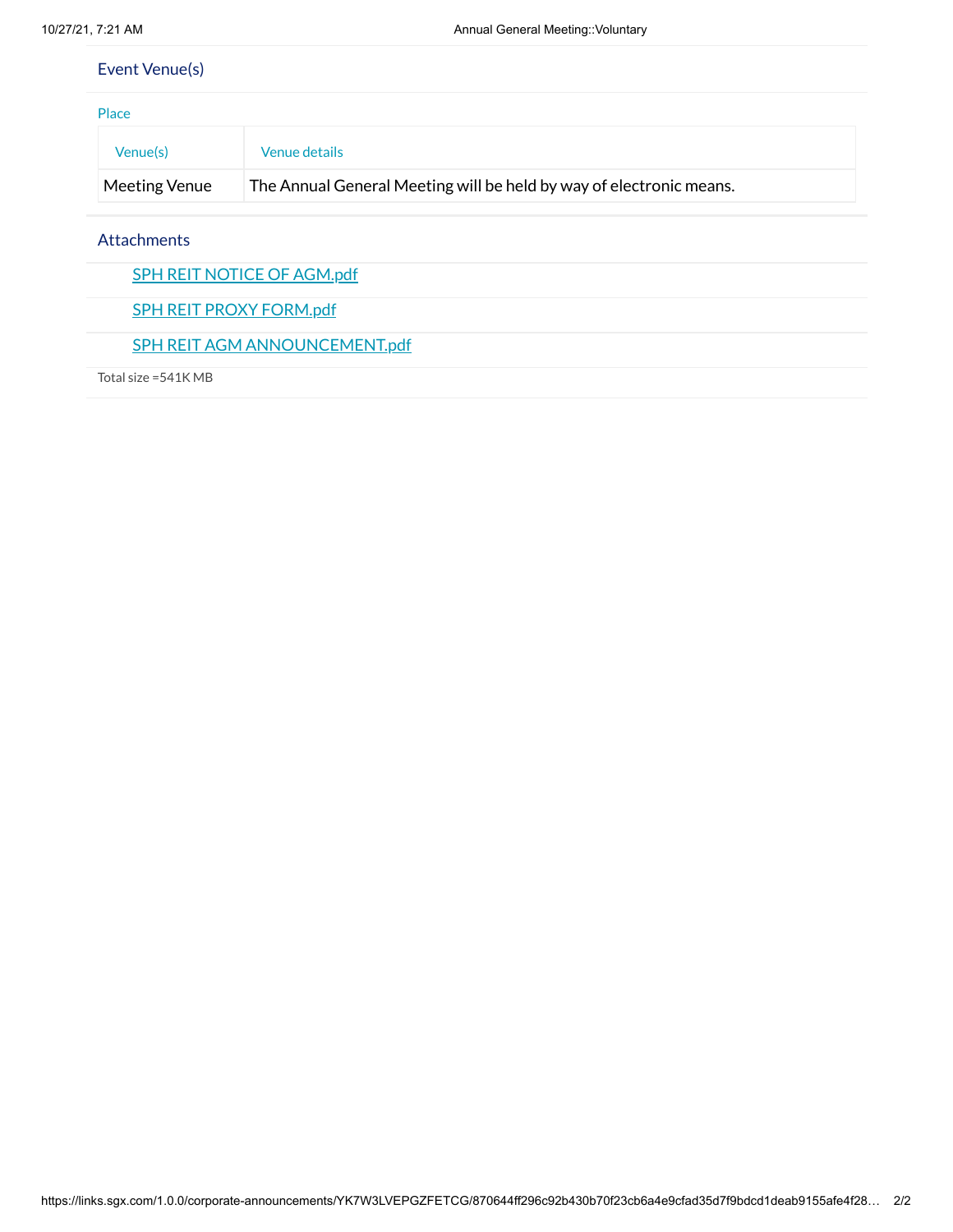# **NOTICE OF ANNUAL GENERAL MEETING**

#### SPH REIT

(CONSTITUTED IN THE REPUBLIC OF SINGAPORE PURSUANT TO A TRUST DEED DATED 9 JULY 2013 (AS AMENDED))

NOTICE IS HEREBY GIVEN that the Eighth Annual General Meeting of the holders of units of SPH REIT (the "SPH REIT", and the holders of units of SPH REIT, "Unitholders") will be convened and held by way of electronic means on Wednesday, 24 November 2021 at 2.30 p.m. (Singapore time) for the following business:

#### ORDINARY BUSINESS

- 1. To receive and adopt the Report of DBS Trustee Limited, as trustee of SPH REIT (the "Trustee"), the statement by SPH REIT Management Pte. Ltd., as manager of SPH REIT (the "Manager"), and the Audited Financial Statements of SPH REIT for the financial year ended 31 August 2021 together with the Auditors' Report thereon. *(Ordinary Resolution 1)*
- 2. To re-appoint KPMG LLP as the Auditors of SPH REIT to hold office until the conclusion of the next Annual General Meeting of SPH REIT, and to authorise the Manager to fix their remuneration. *(Ordinary Resolution 2)*

#### SPECIAL BUSINESS

To consider and, if thought fit, to pass, with or without modifications, the following resolutions:

- 3. That pursuant to Clause 5 of the trust deed constituting SPH REIT (as amended) (the "Trust Deed") and the listing rules of Singapore Exchange Securities Trading Limited (the "SGX-ST"), authority be and is hereby given to the Manager to:
	- (a) (i) issue units in SPH REIT ("Units") whether by way of rights, bonus or otherwise; and/or
		- (ii) make or grant offers, agreements or options (collectively, "Instruments") that might or would require Units to be issued, including but not limited to the creation and issue of (as well as adjustments to) securities, warrants, debentures or other instruments convertible into Units,

at any time and upon such terms and conditions and for such purposes and to such persons as the Manager may in its absolute discretion deem fit; and

(b) issue Units in pursuance of any Instruments made or granted by the Manager while this Resolution was in force (notwithstanding that the authority conferred by this Resolution may have ceased to be in force at the time such Units are issued),

#### provided that:

- (A) the aggregate number of Units to be issued pursuant to this Resolution (including Units to be issued in pursuance of Instruments made or granted pursuant to this Resolution) shall not exceed fifty per cent. (50%) of the total number of issued Units (excluding treasury Units, if any) (as calculated in accordance with sub-paragraph (B) below), of which the aggregate number of Units to be issued other than on a pro rata basis to existing Unitholders (including Units to be issued in pursuance of Instruments made or granted pursuant to this Resolution) shall not exceed twenty per cent. (20%) of the total number of issued Units (excluding treasury Units, if any) (as calculated in accordance with sub-paragraph (B) below);
- (B) subject to such manner of calculation as may be prescribed by the SGX-ST for the purpose of determining the aggregate number of Units that may be issued under sub-paragraph (A) above, the total number of issued Units (excluding treasury Units, if any) shall be based on the number of issued Units (excluding treasury Units, if any) at the time this Resolution is passed, after adjusting for:
	- (i) any new Units arising from the conversion or exercise of any Instruments which were issued and are outstanding or subsisting at the time this Resolution is passed; and
	- (ii) any subsequent bonus issue, consolidation or subdivision of Units;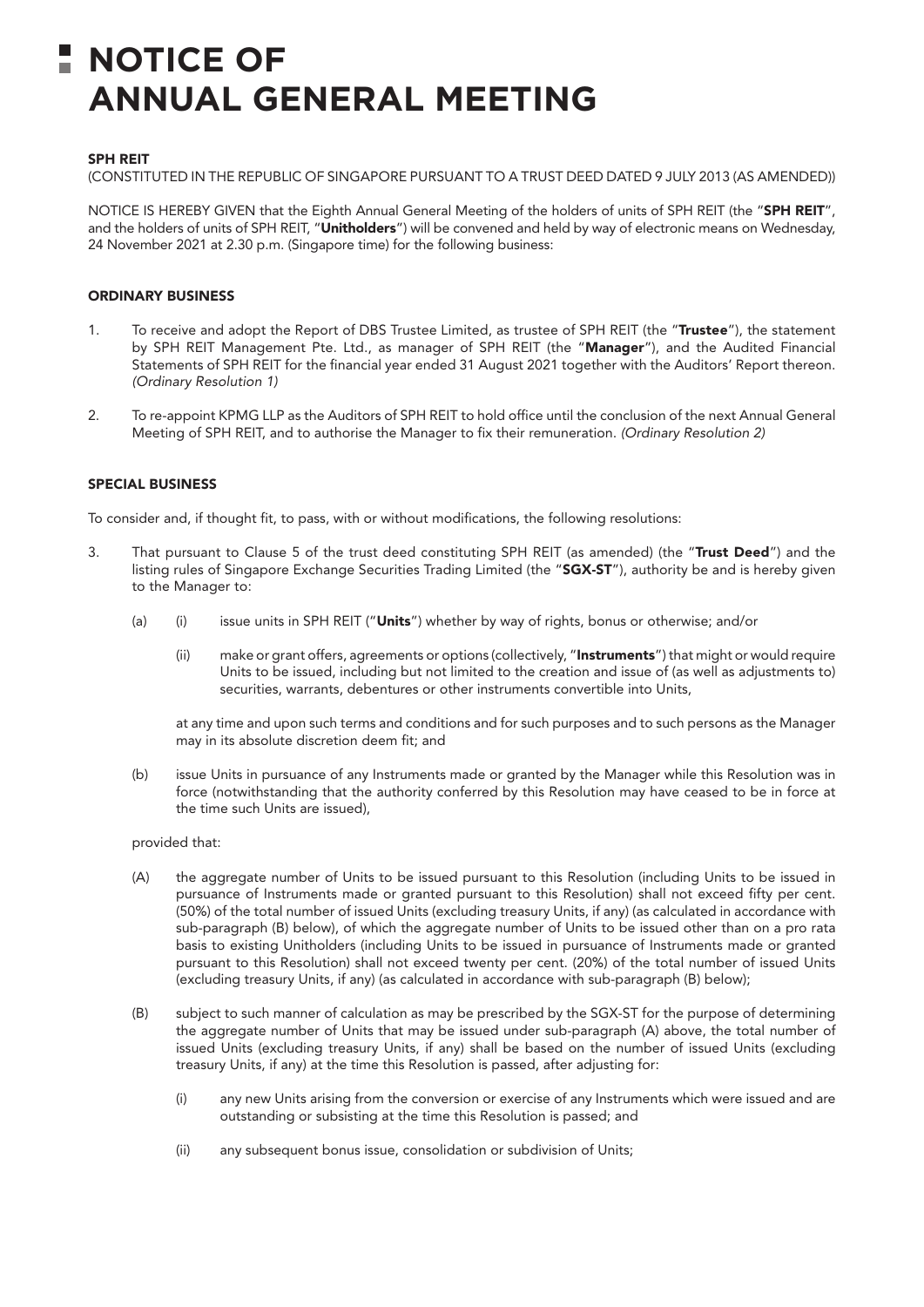# **NOTICE OF ANNUAL GENERAL MEETING**

- (C) in exercising the authority conferred by this Resolution, the Manager shall comply with the provisions of the Listing Manual of the SGX-ST for the time being in force (unless such compliance has been waived by the SGX-ST) and the Trust Deed for the time being in force (unless otherwise exempted or waived by the Monetary Authority of Singapore);
- (D) unless revoked or varied by Unitholders in a general meeting of Unitholders, the authority conferred by this Resolution shall continue in force until (i) the conclusion of the next Annual General Meeting of SPH REIT or (ii) the date by which the next Annual General Meeting of SPH REIT is required by applicable regulations to be held, whichever is earlier;
- (E) where the terms of the issue of the Instruments provide for adjustment to the number of Instruments or Units into which the Instruments may be converted in the event of rights, bonus or other capitalisation issues or any other events, the Manager is authorised to issue additional Instruments or Units pursuant to such adjustment notwithstanding that the authority conferred by this Resolution may have ceased to be in force at the time the Instruments or Units are issued; and
- (F) the Manager, any director of the Manager, and the Trustee, be and are hereby severally authorised to complete and to do all such acts and things (including executing all such documents as may be required) as the Manager, such director of the Manager, or, as the case may be, the Trustee may consider expedient or necessary or in the interest of SPH REIT to give effect to the authority conferred by this Resolution. *(Ordinary Resolution 3)*

(Please see Explanatory Note 1)

By Order of the Board SPH REIT MANAGEMENT PTE. LTD. as manager of SPH REIT

Jessie Phua Swee Hoon Company Secretary

Singapore, 27 October 2021

#### EXPLANATORY NOTES:

#### *1. Ordinary Resolution 3*

The Ordinary Resolution 3 above, if passed, will empower the Manager from the date of this Annual General Meeting until (i) the conclusion of the next Annual General Meeting of SPH REIT or (ii) the date by which the next Annual General Meeting of SPH REIT is required by the applicable laws and regulations or the Trust Deed to be held, whichever is earlier, or (iii) the date on which such authority is revoked or varied by the Unitholders in a general meeting, whichever is the earliest, to issue Units, to make or grant Instruments and to issue Units pursuant to such Instruments, up to a number not exceeding fifty per cent. (50%) of the total number of issued Units, with a sub-limit of twenty per cent. (20%) for issues other than on a pro rata basis to existing Unitholders (in each case, excluding treasury Units, if any).

For the purpose of determining the aggregate number of Units that may be issued, the percentage of issued Units will be calculated based on the total number of issued Units at the time Ordinary Resolution 3 is passed, after adjusting for (i) new Units arising from the conversion or exercise of any Instruments which are outstanding at the time this Resolution is passed and (ii) any subsequent bonus issue, consolidation or subdivision of Units.

Fund raising by issuance of new Units may be required in instances of property acquisitions or debt repayments. In any event, if the approval of Unitholders is required under the Listing Manual of the SGX-ST and the Trust Deed or any applicable laws and regulations in such instances, the Manager will then obtain the approval of Unitholders accordingly.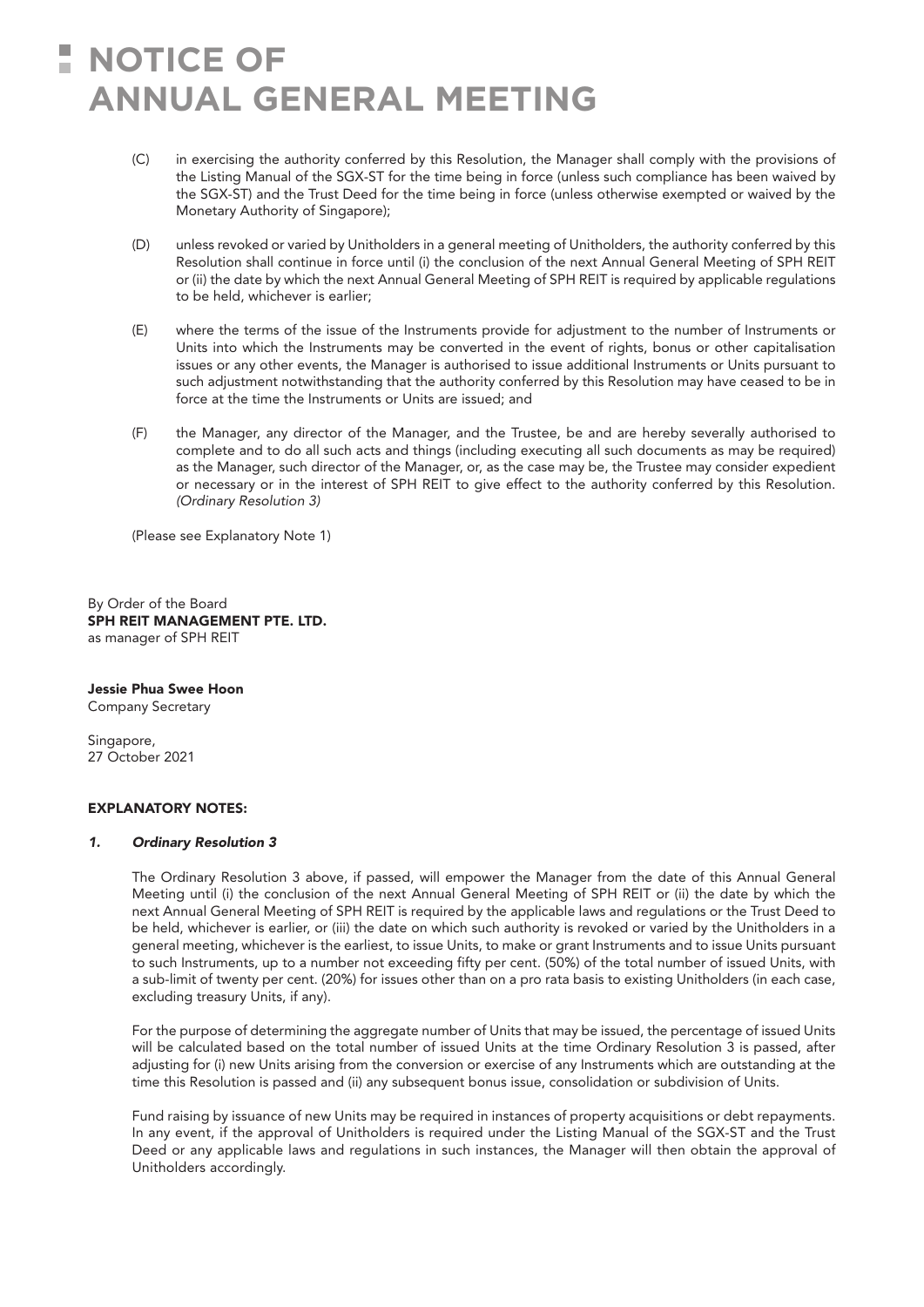#### **NOTES**

- 1. This Annual General Meeting ("AGM") is being convened, and will be held, by electronic means pursuant to the COVID-19 (Temporary Measures) (Alternative Arrangements for Meetings for Companies, Variable Capital Companies, Business Trusts, Unit Trusts and Debenture Holders) Order 2020. Printed copies of this Notice will not be sent to Unitholders (but will be made available on request). Instead, this Notice will be sent to Unitholders by electronic means via publication on SPH REIT's website at https://sphreit.listedcompany.com/agm2021.html and will also be made available on the SGX website at https://www.sqx.com/securities/company-announcements. Please refer to paragraph 10 below on how to make a request for a printed copy of this Notice.
- 2. Due to the current COVID-19 restriction orders in Singapore, a Unitholder will not be able to attend the AGM in person. Alternative arrangements relating to attendance at the AGM via electronic means (including arrangements by which the meeting can be electronically accessed via live audio-visual webcast or live audio-only stream), submission of questions to the Chairman of the AGM in advance of the AGM, addressing of substantial and relevant questions before or at the AGM, and voting by appointing the Chairman of the AGM as proxy at the AGM, are set out in the accompanying announcement of the Manager dated 27 October 2021. This announcement may be accessed at SPH REIT's website at the URL https://sphreit.listedcompany.com/agm2021.html and at the SGX website at the URL https://www.sqx.com/securities/company-announcements. Any reference to a time of day is made by reference to Singapore time.
- 3. Unitholders and CPF and SRS investors will be able to observe and/or listen to the AGM proceedings through a live audio-visual webcast or live audio-only stream via their mobile phones, tablets or computers. In order to do so, Unitholders and CPF and SRS investors must pre-register at SPH REIT's website at https://sphreit.listedcompany.com/agm2021.html from now until 2.30 p.m. on Sunday, 21 November 2021 to enable the Manager to verify their status as Unitholders. Please refer to the Manager's announcement dated 27 October 2021 for more details.
- 4. Unitholders may also submit questions related to the resolutions to be tabled for approval at the AGM to the Chairman of the AGM, in advance of the AGM. In order to do so, their questions must be submitted in the following manner by 2.30 p.m. on 21 November 2021:
	- (a) if submitted electronically:
		- (i) be submitted via email to the Manager at ir@sphreit.com.sg (with subject title "AGM Questions"); or
		- (ii) be submitted via the website at https://sphreit.listedcompany.com/agm2021.html;
	- (b) if submitted by post, be deposited at the office of the Manager at 1000 Toa Payoh North, News Centre, Singapore 318994. Please address and attention the letter as follows:

SPH REIT Management Pte Ltd 1000 Toa Payoh North News Centre Singapore 318994 Attention: Investor Relations Department (SPH REIT AGM 2021)

5. If a Unitholder (whether individual or corporate) wishes to exercise his/her/its voting rights at the AGM, he/she/ it must appoint the Chairman of the AGM as his/her/its proxy to attend, speak and vote on his/her/its behalf at the AGM. The Proxy Form is available on SPH REIT's website at https://sphreit.listedcompany.com/agm2021.html and on the SGX website at https://www.sgx.com/securities/company-announcements. Printed copies of the Proxy Form will not be sent to Unitholders. However, printed copies of the Proxy Form are available upon request by Unitholders. Please refer to paragraph 10 below on how to make a request.

In appointing the Chairman of the AGM as proxy, a Unitholder must give specific instructions as to voting, or abstention from voting, in respect of a resolution in the Proxy Form, failing which the appointment of the Chairman of the AGM as proxy for that resolution will be treated as invalid.

- 6. The Proxy Form appointing the Chairman of the AGM as proxy must be submitted to SPH REIT in the following manner:
	- (a) if submitted by post, be lodged at the office of SPH REIT's Unit Registrar, Boardroom Corporate & Advisory Services Pte Ltd, at 50 Raffles Place, #32-01 Singapore Land Tower, Singapore 048623;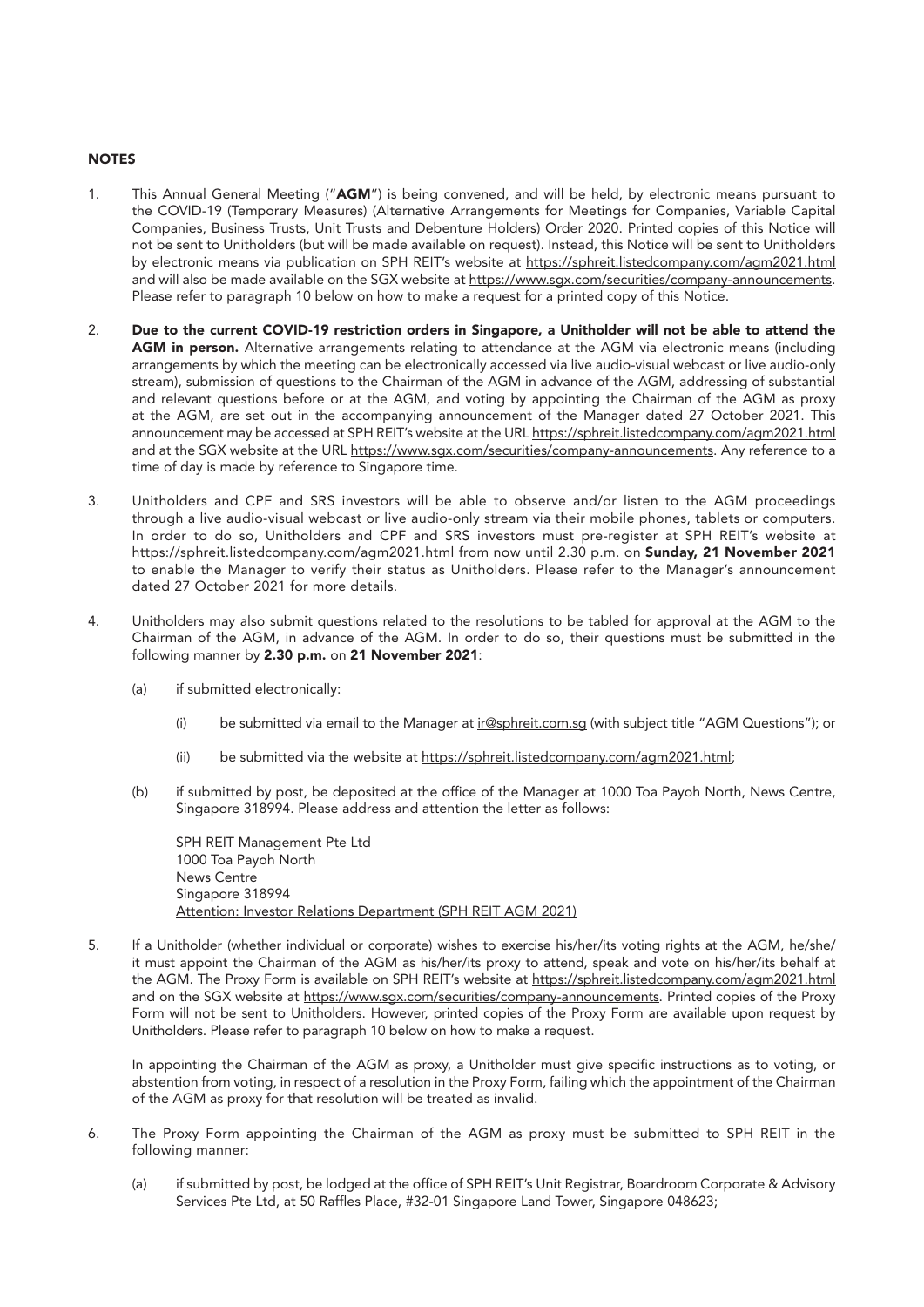# **NOTICE OF ANNUAL GENERAL MEETING**

- (b) if submitted electronically:
	- (i) be submitted via email to SPH REIT's Unit Registrar at sphreitagm2021@boardroomlimited.com; or
	- (ii) be uploaded onto the website at https://sphreit.listedcompany.com/agm2021.html,

in each case, by 2.30 p.m. on 21 November 2021, being 72 hours before the time fixed for the AGM.

A Unitholder who wishes to submit a Proxy Form must complete and sign the Proxy Form, before submitting it by post to the address provided above, or before scanning and sending it by email to the email address provided above or uploading it onto the website at the URL provided above.

In view of the COVID-19 restriction orders in Singapore and the related safe distancing measures which may make it difficult for Unitholders to submit completed Proxy Forms by post, Unitholders are strongly encouraged to submit completed Proxy Forms electronically via email or the website at the URL provided above.

- 7. CPF and SRS investors who wish to appoint the Chairman of the AGM as proxy should approach their respective CPF Agent Banks or SRS Operators to submit their votes by 5.00 p.m. on 15 November 2021.
- 8. The Chairman of the AGM, as proxy, need not be a Unitholder.
- 9. The Annual Report of SPH REIT for the financial year ended 31 August 2021 may be accessed at SPH REIT's website at https://sphreit.listedcompany.com/agm2021.html. Printed copies of the Annual Report of SPH REIT for the financial year ended 31 August 2021 are available upon request by Unitholders. Please refer to paragraph 10 below on how to make a request.
- 10. Any Unitholder may request for a printed copy of this Notice, the Proxy Form and/or the Annual Report of SPH REIT for the financial year ended 31 August 2021 by sending a written request (the "Request") to SPH REIT's Unit Registrar, Boardroom Corporate & Advisory Services Pte. Ltd., via email to sphreitagm2021@boardroomlimited.com or via post to 50 Raffles Place, #32-01, Singapore Land Tower, Singapore 048623. To be a valid Request, the Request must:
	- (a) be addressed to SPH REIT Management Pte Ltd c/o SPH REIT's Unit Registrar, Boardroom Corporate & Advisory Services Pte. Ltd.;
	- (b) state the following:
		- (i) the document(s) requested (i.e. Notice of AGM, Proxy Form, Annual Report or any combination of the aforesaid documents);
		- (ii) full name of Unitholder (as per NRIC / Passport);
		- (iii) address; and
		- (iv) whether the Units are held through CDP Securities Account or CPFIS Account; and
	- (c) be received by SPH REIT's Unit Registrar no later than 10 November 2021.

#### PERSONAL DATA PRIVACY:

"Personal data" in this notice has the same meaning as "personal data" in the Personal Data Protection Act 2012. By submitting an instrument appointing the Chairman of the AGM as proxy to attend, speak and vote at the AGM and/or any adjournment thereof, a Unitholder consents to the collection, use and disclosure of the Unitholder's personal data by the Manager and the Trustee (or their agents or service providers) for the purpose of the processing and administration by the Manager and the Trustee (or their agents or service providers) of the appointment of the Chairman of the AGM as proxy for the AGM (including any adjournment thereof) and the preparation and compilation of the attendance lists, minutes and other documents relating to the AGM (including any adjournment thereof), and in order for the Manager and the Trustee (or their agents or service providers) to comply with any applicable laws, listing rules, regulations and/ or guidelines (collectively, the "Purposes"). Personal data of the Unitholder may be disclosed or transferred by the Manager and the Trustee, its unit registrar and/or other agents or bodies for any of the Purposes and retained for such period as may be necessary for the Manager's verification and record purposes.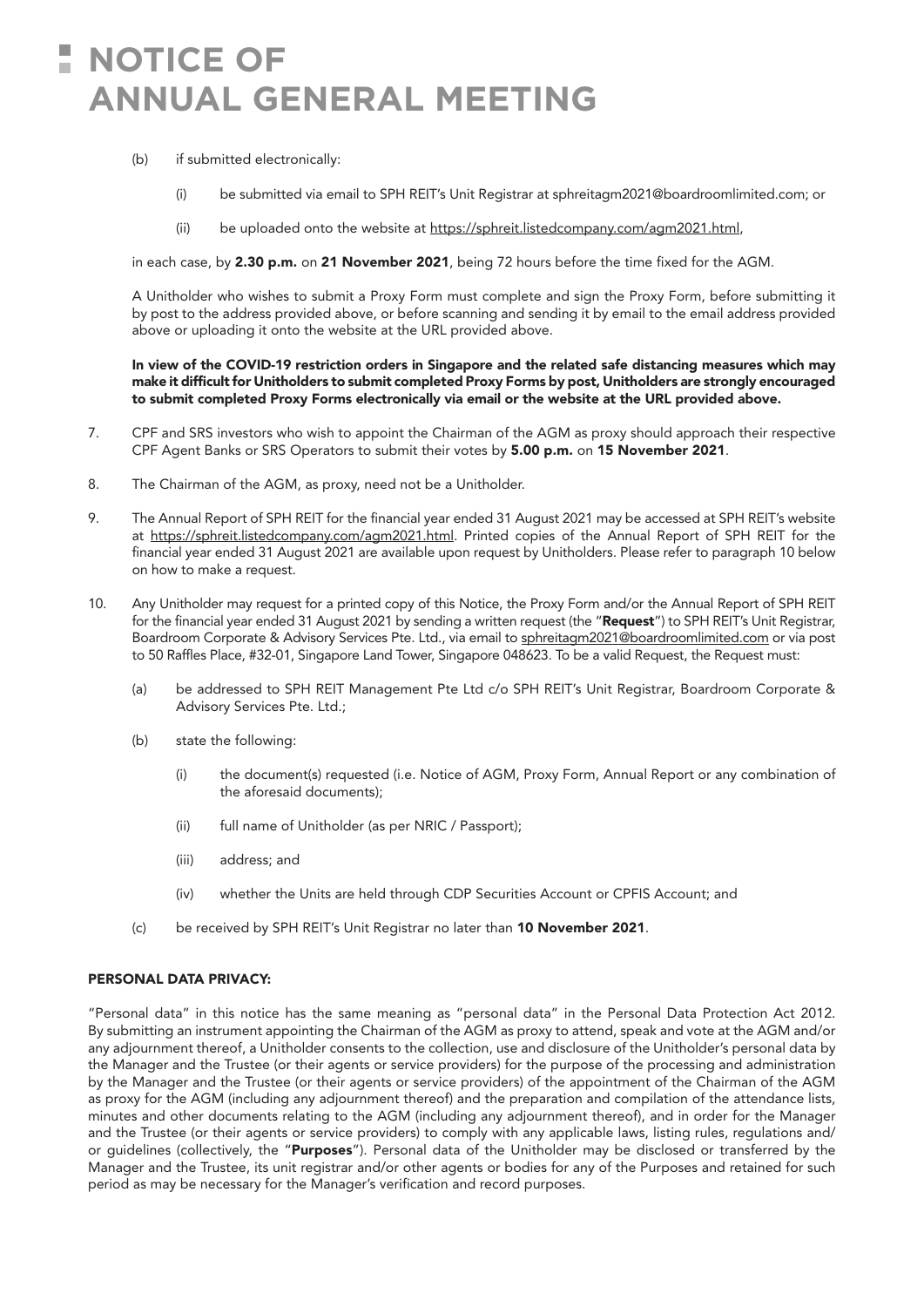#### SPH REIT

A REAL ESTATE INVESTMENT TRUST CONSTITUTED UNDER THE LAWS OF THE REPUBLIC OF SINGAPORE PURSUANT TO A TRUST DEED DATED 9 JULY 2013 (AS AMENDED))

# **PROXY FORM** ANNUAL GENERAL MEETING

(PLEASE SEE NOTES OVERLEAF

BEFORE COMPLETING THIS FORM)

#### IMPORTANT

- 1. The Annual General Meeting is being convened, and will be held, by electronic means pursuant to the COVID-19 (Temporary Measures)<br>(Alternative Arrangements for Meetings for Companies, Variable Capital Companies, Busines <u>https://sphreit.listedcompany.com/agm2021.html</u> and on the SGX website at the URL <u>https://www.sgx.com/securities/company-announcements</u>.<br>Please refer to paragraph 10 of the Notes to the Notice of Annual General Meeting o Please refer to paragraph 10 of the Notes to the Notice of Annual General Meeting on how to make a request for a printed copy of the Notice of<br>Annual General Meeting.
- 2. Alternative arrangements relating to attendance at the Annual General Meeting via electronic means (including arrangements by which the meeting can be electronically accessed via live audio-visual webcast or live audio-only stream), submission of questions to the Chairman of the Meeting in<br>advance of the Annual General Meeting, addressing of substantial and releva
- 3. Due to the current COVID-19 situation in Singapore, a Unitholder will not be able to attend the Annual General Meeting in person. A Unitholder (whether individual or corporate) must appoint the Chairman of the Meeting as his/her/its proxy to attend, speak and vote on his/her/its behalf<br>at the Annual General Meeting if such Unitholder wishes to exercise his/her/it
- 4. CPF and SRS investors who wish to appoint the Chairman of the Meeting as proxy should approach their respective CPF Agent Banks or SRS Operators<br>to submit their votes by **5.00 p.m.** on **15 November 2021**.
- 5. Please read the notes overleaf which contain instructions on, *inter alia*, the appointment of the Chairman of the Meeting as a Unitholder's<br>proxy to attend, speak and vote on his/her/its behalf at the Annual General Me

#### Personal data privacy

By submitting an instrument appointing the Chairman of the Meeting as proxy, the Unitholder accepts and agrees to the personal data privacy terms set out in the Notice of Annual General Meeting dated 27 October 2021.

l/We of

*(Name and identification number)*

*(Address)*

being a unitholder/unitholders of SPH REIT, hereby appoint the Chairman of the Meeting as my/our proxy/ proxies to vote for me/us on my/our behalf at the Eighth Annual General Meeting (the "Meeting") of Unitholders of SPH REIT to be convened and held by way of electronic means on Wednesday, 24 November 2021 at 2.30 p.m. (Singapore time) and at any adjournment thereof. I/We direct the Chairman of the Meeting as my/our proxy to vote for or against or to abstain from voting on the Resolutions proposed at the Meeting as indicated hereunder.

Voting will be conducted by poll. If you wish the Chairman of the Meeting as your proxy to vote all your units "For" or "Against" the relevant resolution, please indicate with an "X" in the "For" or "Against" box provided in respect of that resolution. Alternatively, please insert the relevant number of units "For" or "Against" in the "For" or "Against" box provided in respect of that resolution. If you wish the Chairman of the Meeting as your proxy to abstain from voting on a resolution, please indicate with an "X" in the "Abstain" box provided in respect of that resolution. Alternatively, please insert the relevant number of units in the "Abstain" box provided in respect of that resolution. In the absence of specific directions in respect of a resolution, the appointment of the Chairman of the Meeting as your proxy for that resolution will be treated as invalid.

| No.           | Resolutions relating to:                                                  | <b>For</b> | <b>Against</b> | <b>Abstain</b> |
|---------------|---------------------------------------------------------------------------|------------|----------------|----------------|
|               | To receive and adopt the Report of DBS Trustee Limited, as trustee of     |            |                |                |
|               | SPH REIT (the "Trustee"), the statement by SPH REIT Management Pte. Ltd., |            |                |                |
|               | as manager of SPH REIT (the "Manager"), and the Audited Financial         |            |                |                |
|               | Statements of SPH REIT for the financial year ended 31 August 2021        |            |                |                |
|               | together with the Auditors' Report thereon. (Ordinary Resolution 1)       |            |                |                |
| <sup>2.</sup> | To re-appoint KPMG LLP as the Auditors of SPH REIT to hold office until   |            |                |                |
|               | the conclusion of the next Annual General Meeting of SPH REIT, and to     |            |                |                |
|               | authorise the Manager to fix their remuneration. (Ordinary Resolution 2)  |            |                |                |
| 3.            | To authorise the Manager to issue Units and to make or grant convertible  |            |                |                |
|               | instruments. (Ordinary Resolution 3)                                      |            |                |                |

Dated this \_\_\_\_\_\_\_\_\_\_\_\_\_\_\_\_\_\_\_\_\_\_\_ day of \_\_\_\_\_\_\_\_\_\_\_\_\_\_\_\_\_\_\_\_\_ 2021

Total number of Units held

Signature(s) of Unitholder(s) / Common Seal of Corporate Unitholder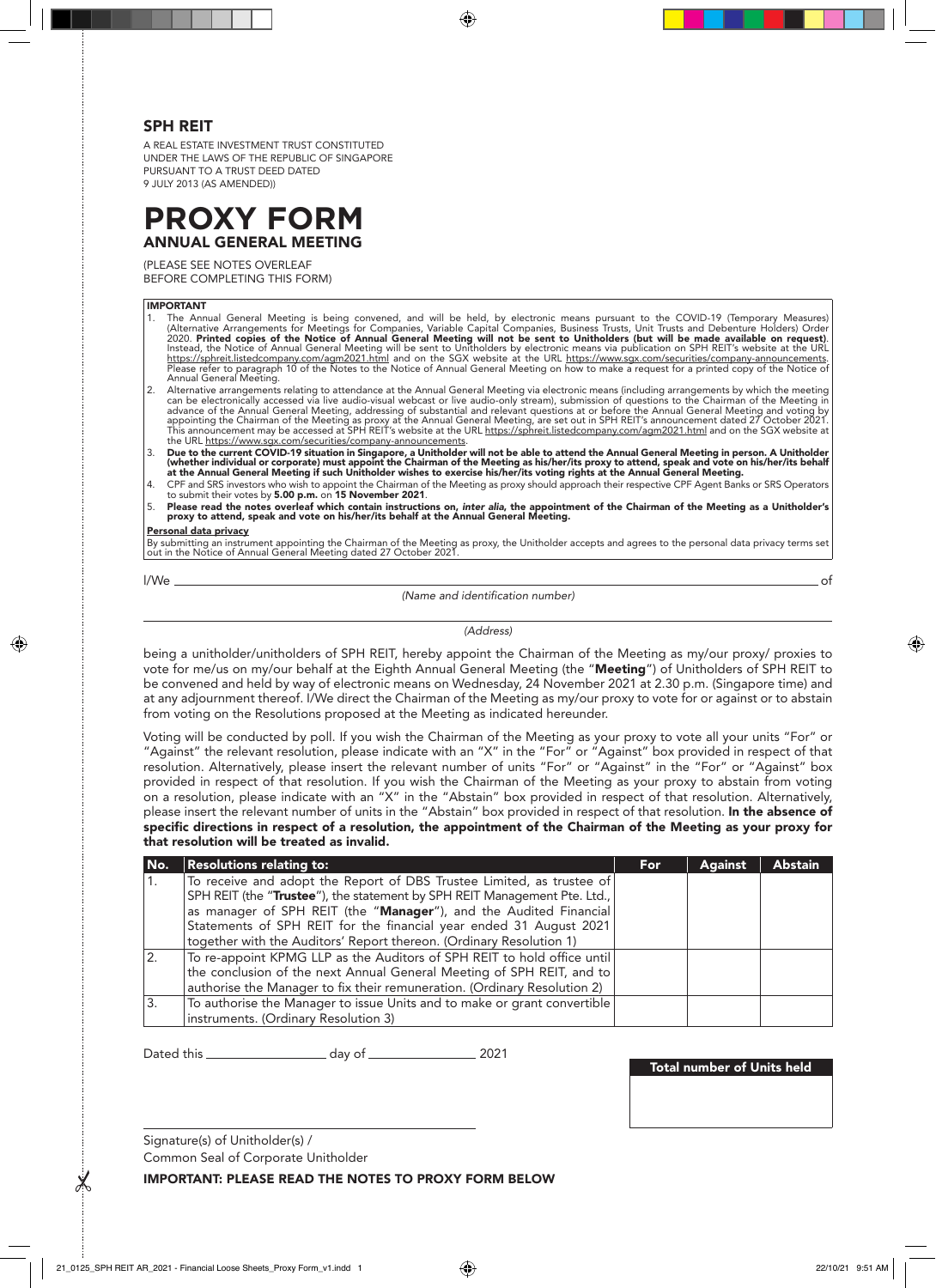Postage will be paid by addressee.

For posting in Singapore only.

#### BUSINESS REPLY SERVICE PERMIT NO. 09059

# ||ابراباراارر||برابارابا

#### SPH REIT Management Pte. Ltd.

(as Manager of SPH REIT) c/o Boardroom Corporate & Advisory Services Pte. Ltd. 50 Raffles Place #32-01 Singapore Land Tower Singapore 048623

#### 2nd fold here

#### Notes:

- 1. Please insert the total number of units in SPH REIT ("**Units**") held by you. If you have Units entered against your name in the Depository Register<br>as defined in Section 81SF of the Securities and Futures Act, Chapter 2 Depository Register and Units registered in your name in the Register of Unitholders, you should insert the aggregate number of Units entered against<br>your name in the Depository Register and registered in your name in the
- 2. Due to the current COVID-19 situation in Singapore, a Unitholder will not be able to attend the Annual General Meeting in person. A Unitholder (whether individual or corporate) must appoint the Chairman of the Meeting General Meeting on how to make a request. Where a Unitholder (whether individual or corporate) appoints the Chairman of the Meeting as his/her/its proxy,<br>he/she/it must give specific instructions as to voting, or abstentio
- 3. CPF and SRS investors who wish to appoint the Chairman of the Meeting as their proxy should approach their respective CPF Agent Banks or SRS Operators to submit their votes by 5.00 p.m. on 15 November 2021.
- 4. The Chairman of the Meeting, as proxy, need not be a Unitholder of SPH REIT.
- 5. The instrument appointing the Chairman of the Meeting as proxy must be submitted to SPH REIT in the following manner:
	- (a) if submitted by post, be lodged at the office of SPH REIT's Unit Registrar, Boardroom Corporate & Advisory Services Pte. Ltd., at 50 Raffles Place, #32-01 Singapore Land Tower, Singapore 048623; or
	- (b) if submitted electronically:
		- (i) be submitted via email to SPH REIT's Unit Registrar at sphreitagm2021@boardroomlimited.com; or
		- (ii) be uploaded onto the website at https://sphreit.listedcompany.com/agm2021.html
	- in each case, by 2.30 p.m. on 21 November 2021, being 72 hours before the time fixed for the Meeting.

A Unitholder who wishes to submit an instrument of proxy must complete and sign the proxy form, before submitting it by post to the address provided above, or before scanning and sending it by email to the email address provided above or uploading it onto the website at the URL provided above. Due to the current COVID-19 situation in Singapore, Unitholders are strongly encouraged to submit completed proxy forms electronically via email or the website at the URL provided above.

- The instrument appointing the Chairman of the Meeting as proxy shall be in writing under the hand of the appointor or of his attorney duly authorised in writing. Where the instrument appointing the Chairman of the Meeting as proxy is executed by a corporation, it must be executed either under<br>its common seal or under the hand of an officer or attorney duly authorised. W
- 7. The Manager shall be entitled to reject the instrument appointing the Chairman of the Meeting as proxy if it is incomplete, improperly completed<br>or illegible, or where the true intentions of the appointor are not ascert appointing the Chairman of the Meeting as proxy. In addition, in the case of Units entered in the Depository Register, the Manager may reject any<br>instrument appointing the Chairman of the Meeting as proxy lodged or submitt Depository (Pte) Limited to the Manager.

Fold here, glue along the dotted line and fold flap

-old here, glue along the dotted line and fold flap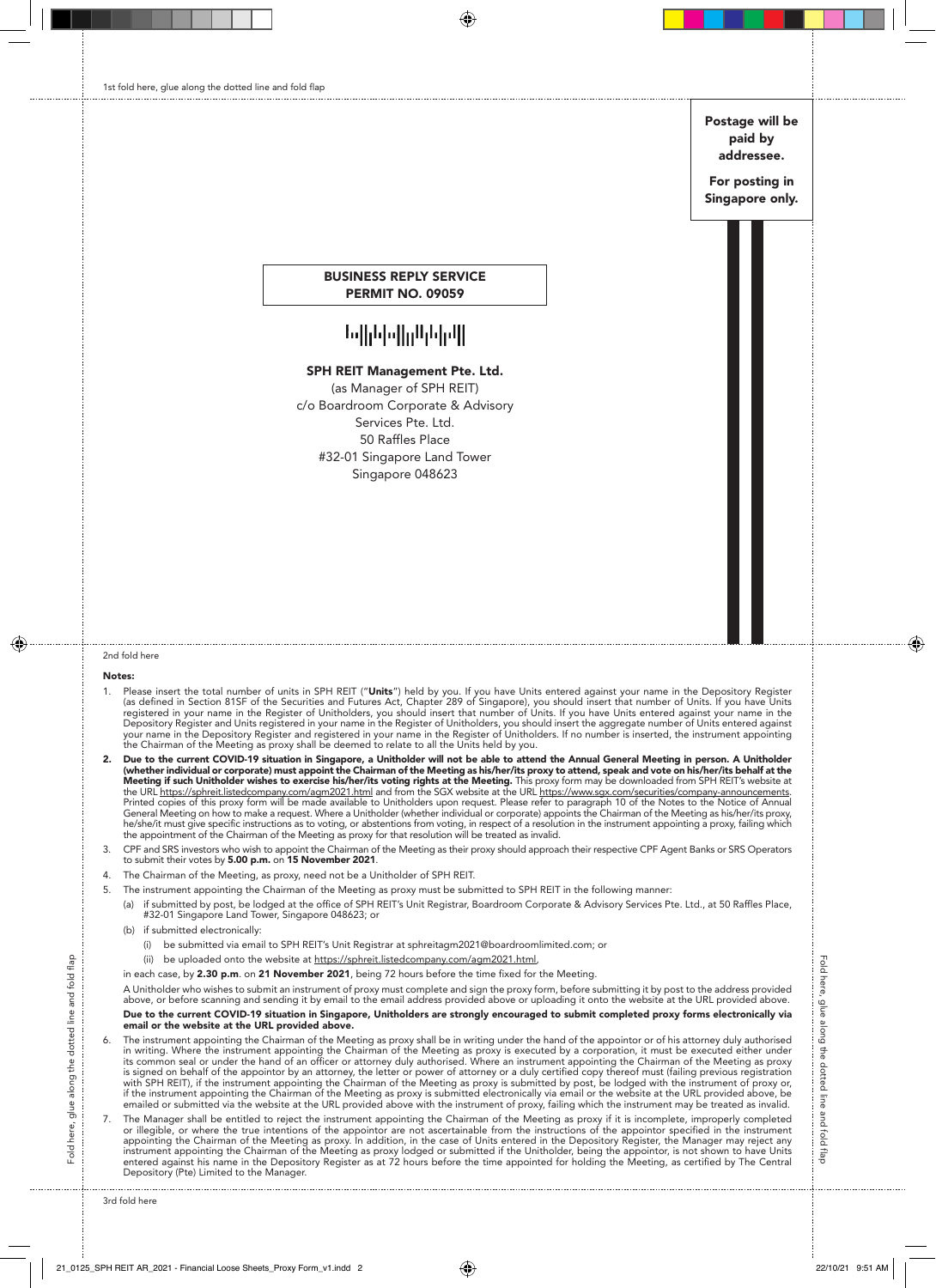

SPH REIT MANAGEMENT PTE. LTD.

(Registration No: 201305497E) (Incorporated in the Republic of Singapore)

#### EIGHTH ANNUAL GENERAL MEETING TO BE HELD ON 24 NOVEMBER 2021

- 1. Background. SPH REIT Management Pte. Ltd. (the "Manager"), the manager of SPH REIT, refers to:
	- (a) the COVID-19 (Temporary Measures) Act 2020 which enables the Minister for Law by order to prescribe alternative arrangements for listed entities in Singapore to, inter alia, conduct general meetings, either wholly or partly, by electronic communication, video conferencing, tele-conferencing or other electronic means;
	- (b) the COVID-19 (Temporary Measures) (Alternative Arrangements for Meetings for Companies, Variable Capital Companies, Business Trusts, Unit Trusts and Debenture Holders) Order 2020, as amended on 6 April 2021 (the "Order") which sets out the alternative arrangements in respect of, inter alia, general meetings of real estate investment trusts;
	- (c) the joint statement by the Accounting and Corporate Regulatory Authority, Monetary Authority of Singapore and Singapore Exchange Regulation of 13 April 2020 (and subsequently updated on 27 April 2020, 22 June 2020 and 1 October 2020) which provides additional guidance on the conduct of general meetings (the "Guidance"); and
	- (d) the news release issued by Singapore Exchange Securities Trading Limited (the "SGX-ST") on 7 April 2021 confirming that issuers may continue to utilise the Guidance to guide entities on the conduct of their general meetings.
- 2. Date, time and conduct of Annual General Meeting. SPH REIT is pleased to announce that pursuant to the Order, its Eighth Annual General Meeting ("AGM") will be convened and held by way of electronic means on Wednesday, 24 November 2021 at 2.30 p.m. (Singapore time). Our Chairman, Dr Leong Horn Kee, will conduct the proceedings of the AGM.
- 3. Notice of AGM and proxy form. The Notice of AGM and proxy form will be sent to holders of units in SPH REIT ("Unitholders") by electronic means via publication on SPH REIT's website and on the website of the SGX-ST<sup>1</sup>. Printed copies of these documents will not be

<sup>1</sup> The Notice of AGM and proxy form may be accessed on SPH REIT's website at the URL https://sphreit.listedcompany.com/agm2021.html and on the SGX-ST website at the URL https://www.sgx.com/securities/company-announcements.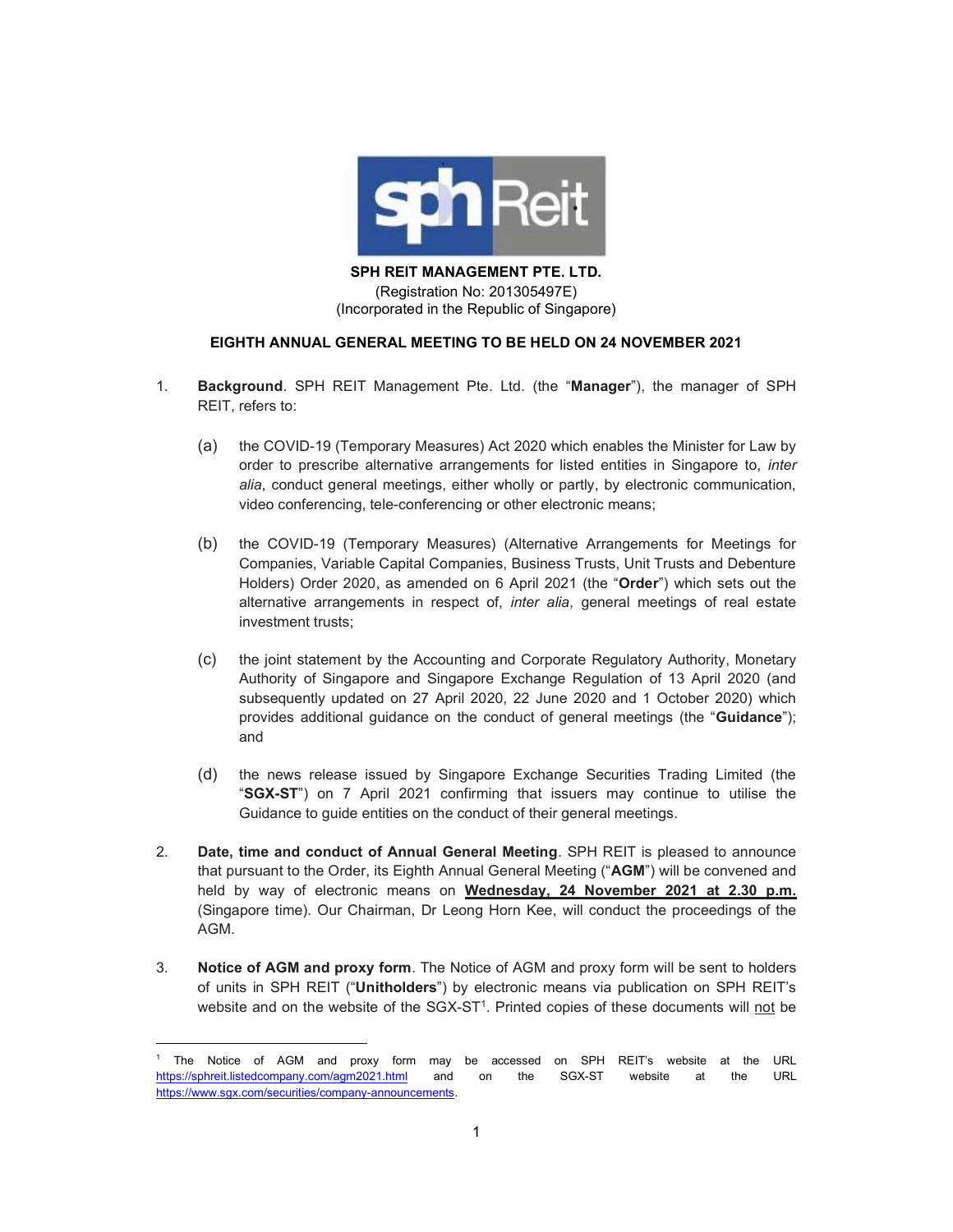sent to Unitholders (but will be made available on request). Please refer to paragraph 9 below on how to make a request for a printed copy of the Notice of AGM and/or proxy form.

- 4. No personal attendance at AGM. Due to the current COVID-19 situation in Singapore, Unitholders will not be able to attend the AGM in person.
- 5. Alternative arrangements for participation in the AGM. Unitholders may participate in the AGM by:
	- (a) observing and/or listening to the AGM proceedings via live audio-visual webcast or live audio-only stream;
	- (b) submitting questions in advance of the AGM; and/or
	- (c) appointing the Chairman of the Meeting as proxy to attend, speak and vote on their behalf at the AGM.

Details of the steps for pre-registration, pre-submission of questions and voting at the AGM by Unitholders, including CPF and SRS investors, are set out in the Appendix to this announcement. In addition, CPF and SRS investors who wish to appoint the Chairman of the Meeting as proxy should approach their respective CPF Agent Banks or SRS Operators to submit their votes by 5.00 p.m. on 15 November 2021. There will be no live voting or live Q&A at the AGM.

- 6. Persons who hold Units through relevant intermediaries. Persons who hold units in SPH REIT ("Units") through relevant intermediaries (as defined in section 181 of the Companies Act, Chapter 50), other than CPF and SRS investors, and who wish to participate in the AGM by:
	- (a) observing and/or listening to the AGM proceedings via live audio-visual webcast or live audio-only stream;
	- (b) submitting questions in advance of the AGM; and/or
	- (c) appointing the Chairman of the Meeting as proxy to attend, speak and vote on their behalf at the AGM,

should contact the relevant intermediary through which they hold such Units as soon as possible in order for the necessary arrangements to be made for their participation in the AGM.

7. Annual Report 2021. The Annual Report of SPH REIT for the financial year ended 31 August 2021 (the "Annual Report 2021") has been published and may be accessed at SPH REIT's website at the URL https://sphreit.listedcompany.com/agm2021.html. The Annual Report 2021 may also be accessed on the SGX-ST website at the URL https://www.sgx.com/securities/company-announcements. Printed copies of the Annual Report 2021 will be made available to Unitholders upon request. Please refer to paragraph 9 below on how to make a request.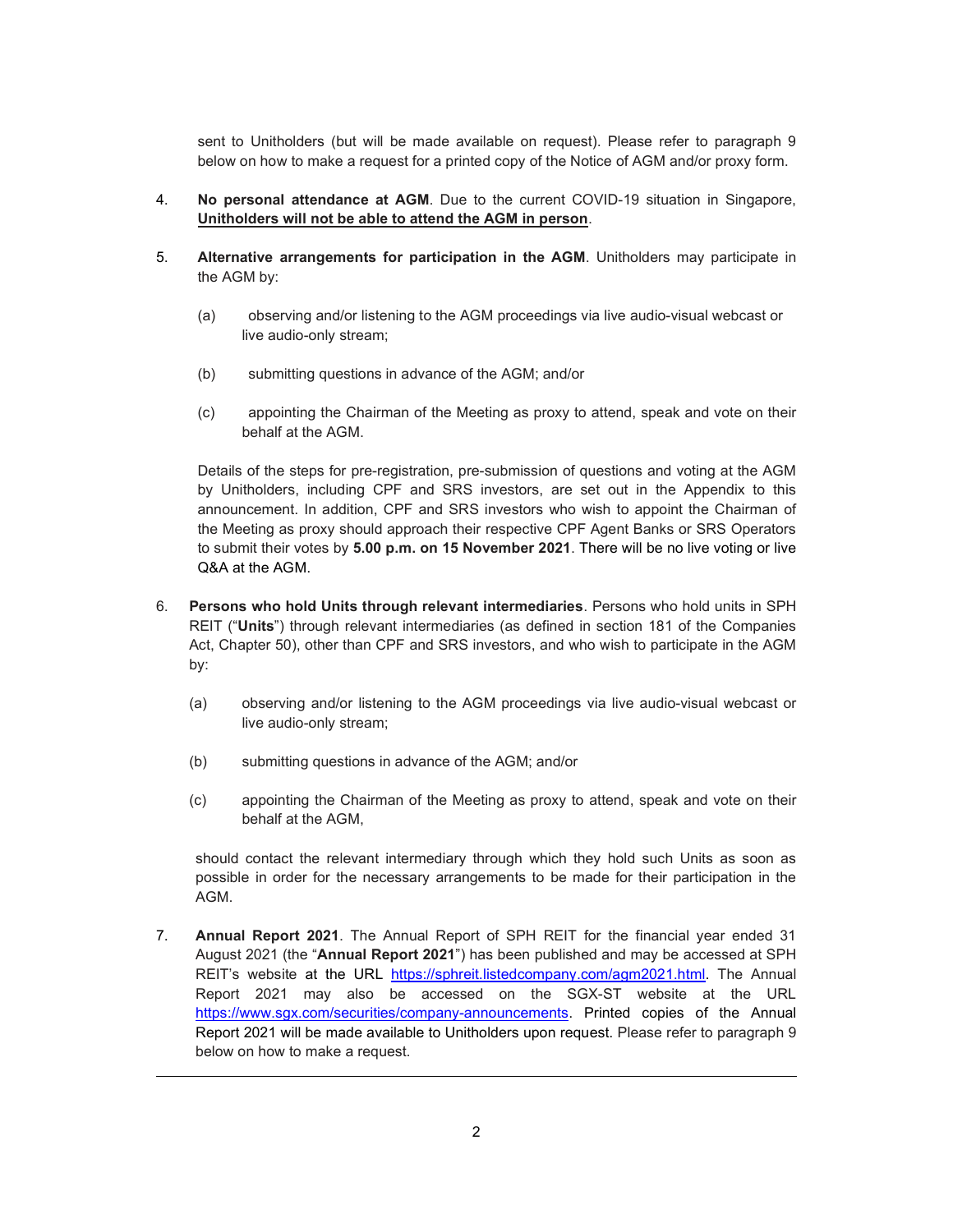8. Key dates/deadlines. In summary, the key dates/deadlines which Unitholders should take note of are set out in the table below:

| <b>Key dates</b>                                                                                                                                                                                                                       | <b>Actions</b>                                                                                                                                                                                                                                                                                                                                                                                                                                                                                                                                                                                                                                                                                |
|----------------------------------------------------------------------------------------------------------------------------------------------------------------------------------------------------------------------------------------|-----------------------------------------------------------------------------------------------------------------------------------------------------------------------------------------------------------------------------------------------------------------------------------------------------------------------------------------------------------------------------------------------------------------------------------------------------------------------------------------------------------------------------------------------------------------------------------------------------------------------------------------------------------------------------------------------|
| <b>27 October 2021</b><br>(Wednesday)                                                                                                                                                                                                  | <b>Unitholders</b><br>begin<br>pre-register<br><b>URL</b><br>may<br>to<br>the<br>at<br>https://sphreit.listedcompany.com/agm2021.html for live audio-<br>visual<br>webcast/live<br>audio-only<br>of<br><b>AGM</b><br>stream<br>the<br>proceedings.                                                                                                                                                                                                                                                                                                                                                                                                                                            |
| Deadline for CPF and SRS investors who wish to appoint the<br>5.00 p.m. on<br>15 November 2021<br>Chairman of the Meeting as proxy to approach their respective<br>CPF Agent Banks or SRS Operators to submit their votes.<br>(Monday) |                                                                                                                                                                                                                                                                                                                                                                                                                                                                                                                                                                                                                                                                                               |
| 2.30 p.m. on<br>21 November 2021<br>(Sunday)                                                                                                                                                                                           | Deadline for Unitholders to:<br>• pre-register for live audio-visual webcast/live audio-only<br>stream of the AGM proceedings;<br>• submit questions in advance; and<br>• submit instruments appointing the Chairman of the Meeting<br>as proxy.                                                                                                                                                                                                                                                                                                                                                                                                                                              |
| 2.30 p.m. on<br>23 November 2021<br>(Wednesday)                                                                                                                                                                                        | Authenticated Unitholders will receive an email which will<br>contain unique user credentials and instructions on how to<br>access the live audio-visual webcast or live audio-only stream<br>of the AGM proceedings (the "Confirmation Email").<br>Unitholders who do not receive the Confirmation Email by 2.30<br>p.m. on 23 November 2021, but have registered by the 21<br>November 2021 deadline, should contact our Unit Registrar,<br>Boardroom Corporate & Advisory Services Pte. Ltd., at +65<br>6536<br>5355<br>via<br>or<br>email<br>at<br>sphreitagm2021@boardroomlimited.com before 5.00 p.m. on<br>23 November 2021 or between 9.00 a.m. and 2.00 p.m. on<br>24 November 2021. |
| Date and time of AGM -<br>2.30 p.m. on<br>24 November 2021<br>(Wednesday)                                                                                                                                                              | • Click on the link in the Confirmation Email and follow the<br>instructions to access the live audio-visual webcast of the<br>AGM proceedings; or<br>• Call the toll-free telephone number<br>and follow<br>the<br>instructions in the Confirmation Email to access the live<br>audio-only stream of the AGM proceedings.                                                                                                                                                                                                                                                                                                                                                                    |

9. Request for hard copies. A Unitholder may request for a printed copy of the Notice of AGM, the proxy form and/or the Annual Report 2021 by submitting the request to SPH REIT's Unit Registrar, Boardroom Corporate & Advisory Services Pte. Ltd., via email to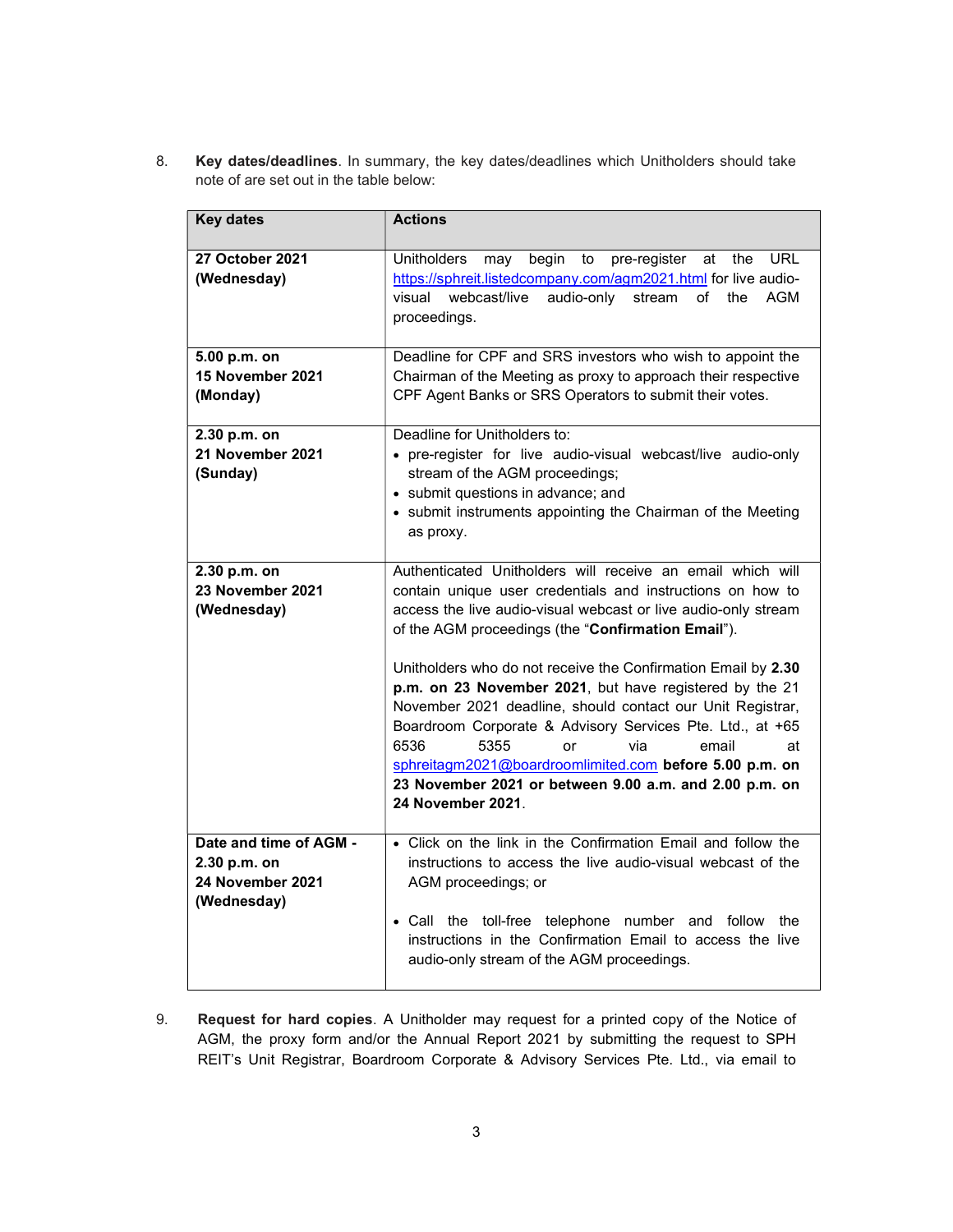sphreitagm2021@boardroomlimited.com or via post to 50 Raffles Place, #32-01, Singapore Land Tower, Singapore 048623. To be valid, the request must:

- (a) be addressed to SPH REIT Management Pte. Ltd. c/o SPH REIT's Unit Registrar, Boardroom Corporate & Advisory Services Pte. Ltd.;
- (b) state the following:
	- (i) the document(s) requested (i.e. Notice of AGM, proxy form, Annual Report 2021 or any combination of the aforesaid documents);
	- (ii) the full name of the Unitholder (as per NRIC / Passport);
	- (iii) address; and
	- (v) whether the Units are held through CDP Securities Account or CPFIS Account; and
- (c) be received by SPH REIT's Unit Registrar no later than 10 November 2021.
- 10. Further information. For more information, Unitholders can refer to the FAQs on SPH REIT's website at the URL https://sphreit.listedcompany.com/agm2021.html or email us at ir@sphreit.com.sg (please use the subject title "AGM Questions" in the email).
- 11. Important reminder. Due to the constantly evolving COVID-19 situation in Singapore, we may be required to change our arrangements for the AGM at short notice. Unitholders should check SPH REIT's website at the URL https://sphreit.listedcompany.com/agm2021.html or the SGX-ST website at the URL https://www.sgx.com/securities/company-announcements for the latest updates on the status of the AGM.

SPH REIT would like to thank all Unitholders for their patience and co-operation in enabling us to hold our AGM with the optimum safe management measures amidst the current COVID-19 pandemic.

Issued by SPH REIT Management Pte. Ltd.

As manager of SPH REIT

27 October 2021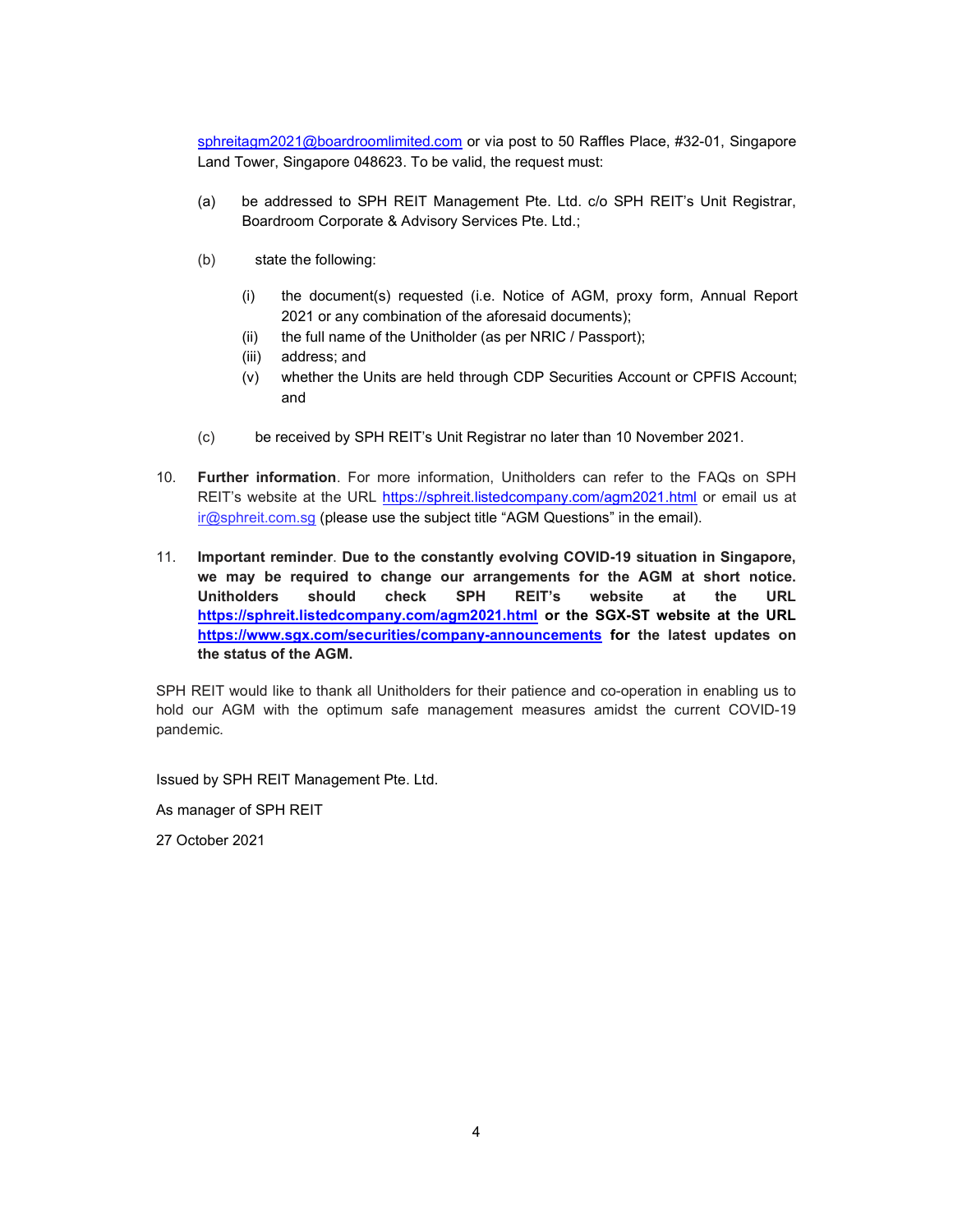#### **APPENDIX**

#### Steps for pre-registration, pre-submission of questions and voting at the AGM

Unitholders will be able to observe and/or listen to the AGM proceedings through a live audio-visual webcast or live audio-only stream via their mobile phones, tablets or computers, submit questions in advance of the AGM and vote by appointing the Chairman of the Meeting as proxy to attend, speak and vote on their behalf at the AGM.

To do so, they will need to complete the following steps:

| No.            | <b>Steps</b>                          | <b>Details</b>                                                                                                                                                                                                                                                                                                                                                                                            |
|----------------|---------------------------------------|-----------------------------------------------------------------------------------------------------------------------------------------------------------------------------------------------------------------------------------------------------------------------------------------------------------------------------------------------------------------------------------------------------------|
| $\mathbf{1}$ . | Pre-registration                      | Unitholders, including CPF and SRS investors, can pre-register<br><b>REIT's</b><br>SPH<br>website<br>at<br>the<br>URL<br>at<br>https://sphreit.listedcompany.com/agm2021.html<br>27<br>from<br>October 2021 up to 2.30 p.m. on 21 November 2021 to enable<br>SPH REIT to verify their status as Unitholders.                                                                                              |
|                |                                       | Following the verification, authenticated Unitholders will receive an<br>email by 2.30 p.m. on 23 November 2021. The email will contain<br>unique user credentials and instructions on how to access the live<br>audio-visual webcast or live audio-only stream of the AGM<br>proceedings.                                                                                                                |
|                |                                       | Unitholders who do not receive an email by 2.30 p.m. on 23<br>November 2021, but have registered by the 21 November 2021<br>deadline, should contact our Unit Registrar, Boardroom Corporate &<br>Advisory Services Pte. Ltd., at +65 6536 5355 or via email at<br>sphreitagm2021@boardroomlimited.com before 5.00 p.m. on 23<br>November 2021 or between 9.00 a.m. and 2.00 p.m. on 24<br>November 2021. |
| 2.             | <b>Submit questions</b><br>in advance | Unitholders will not be able to ask questions at the AGM live<br>during the webcast or audio-stream, and therefore it is important<br>for Unitholders to pre-register and submit their questions in<br>advance of the AGM.                                                                                                                                                                                |
|                |                                       | Submission of questions. Unitholders, including CPF and SRS<br>investors, can submit questions related to the resolutions to be tabled<br>for approval at the AGM to the Chairman of the Meeting, in advance<br>of the AGM, in the following manner:                                                                                                                                                      |
|                |                                       | (a) Via SPH REIT's website. Unitholders who pre-register to<br>observe and/or listen to the AGM proceedings may submit their<br>via<br>SPH<br>REIT's<br>website<br>at<br><b>URL</b><br>questions<br>the<br>https://sphreit.listedcompany.com/agm2021.html.                                                                                                                                                |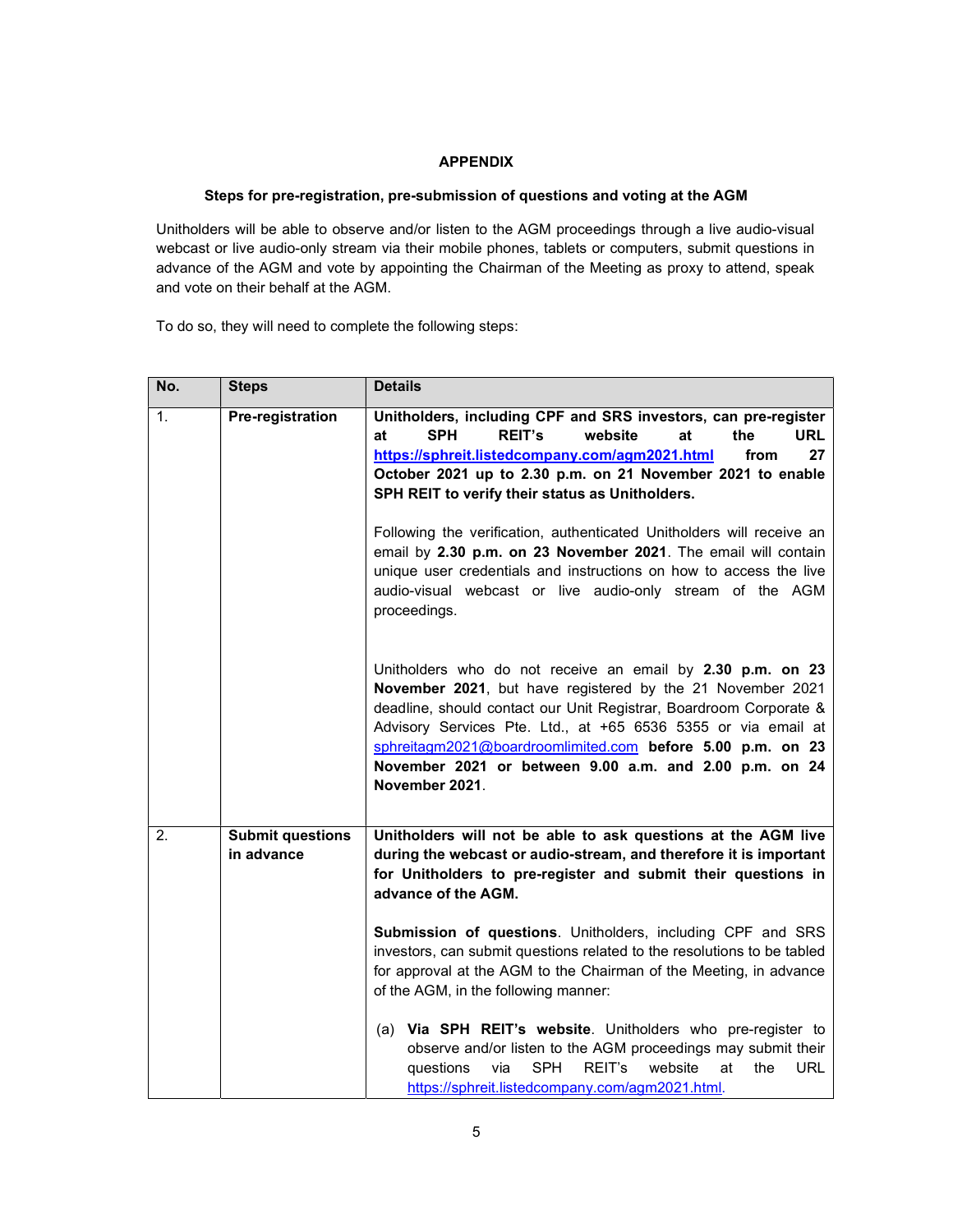|  | (b) Via email. Unitholders may submit their questions via email to<br>ir@sphreit.com.sg (with subject title "AGM Questions").                                                                                                                                                                                                                                                                                                                                                                                                                                                                       |
|--|-----------------------------------------------------------------------------------------------------------------------------------------------------------------------------------------------------------------------------------------------------------------------------------------------------------------------------------------------------------------------------------------------------------------------------------------------------------------------------------------------------------------------------------------------------------------------------------------------------|
|  | (c) By post. Unitholders may submit their questions by post to the<br>office of the Manager at 1000 Toa Payoh North, News Centre,<br>Singapore 318994. Please address and attention the letter as<br>follows:                                                                                                                                                                                                                                                                                                                                                                                       |
|  | SPH REIT Management Pte Ltd<br>1000 Toa Payoh North<br><b>News Centre</b><br>Singapore 318994<br>Attention: Investor Relations Department (SPH REIT AGM 2021)                                                                                                                                                                                                                                                                                                                                                                                                                                       |
|  | When sending in your questions via email or by post, please also<br>provide us with the following details:<br>• your full name;<br>• your address; and<br>• whether the Units are held through CDP Securities Account                                                                                                                                                                                                                                                                                                                                                                               |
|  | or CPFIS Account.<br><b>Deadline to submit questions.</b> All questions must be submitted by<br>2.30 p.m. on 21 November 2021.                                                                                                                                                                                                                                                                                                                                                                                                                                                                      |
|  |                                                                                                                                                                                                                                                                                                                                                                                                                                                                                                                                                                                                     |
|  | Addressing questions. We will endeavour to address all<br>substantial and relevant questions received from Unitholders<br>prior to the abovementioned submission deadline by publishing<br>our responses to such questions on our corporate website at<br>the URL https://sphreit.listedcompany.com/agm2021.html and<br>on SGXNet prior to the AGM. If we are unable to do so, we will<br>address those substantial and relevant questions which have<br>not already been addressed prior to the AGM, during the AGM<br>itself through the live audio-visual webcast and live audio-only<br>stream. |
|  | <b>Minutes of AGM.</b> We will publish the minutes of the AGM on SPH<br>REIT's website and on SGXNet, and the minutes will include the<br>responses to substantial and relevant questions from Unitholders<br>which are addressed prior to and/or during the AGM.                                                                                                                                                                                                                                                                                                                                   |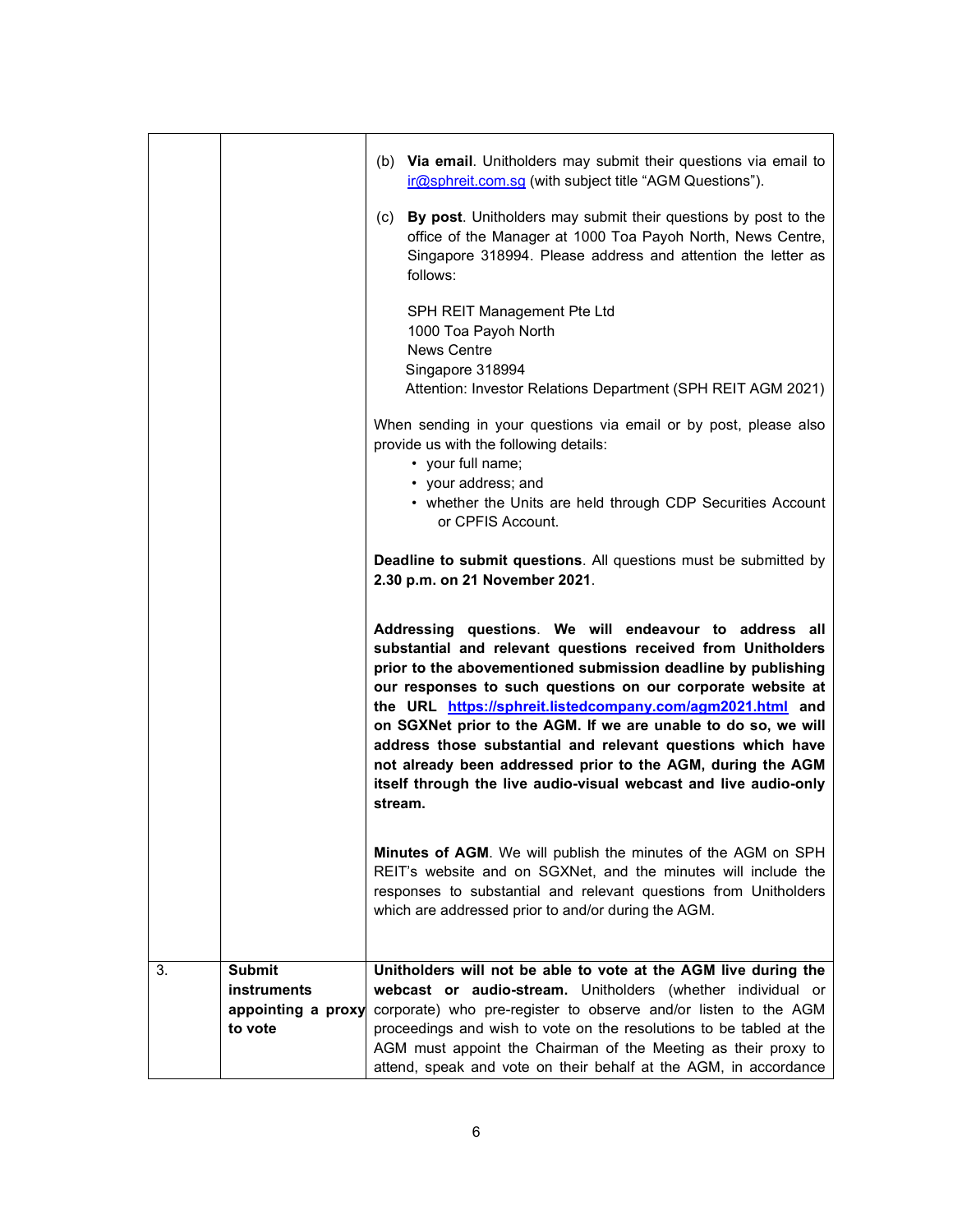| with the instructions on the instrument appointing a proxy.                                                                                                                                                                                                                                                                                                                                                                            |
|----------------------------------------------------------------------------------------------------------------------------------------------------------------------------------------------------------------------------------------------------------------------------------------------------------------------------------------------------------------------------------------------------------------------------------------|
|                                                                                                                                                                                                                                                                                                                                                                                                                                        |
| Specific voting instructions to be given. Where Unitholders<br>(whether individual or corporate) appoint the Chairman of the Meeting<br>as their proxy, they must give specific instructions as to voting, or<br>abstentions from voting, in respect of a resolution in the instrument<br>appointing a proxy, failing which the appointment of the Chairman of<br>the Meeting as proxy for that resolution will be treated as invalid. |
| Submission of instruments of proxy. The instrument appointing<br>the Chairman of the Meeting as proxy must be submitted in the<br>following manner:                                                                                                                                                                                                                                                                                    |
| (a) if submitted by post, be lodged at the office of SPH REIT's Unit<br>Registrar, Boardroom Corporate & Advisory Services Pte Ltd, at<br>50 Raffles Place, #32-01 Singapore Land Tower, Singapore<br>048623; or                                                                                                                                                                                                                       |
| if submitted electronically:<br>(b)                                                                                                                                                                                                                                                                                                                                                                                                    |
| (i) be submitted via email to SPH REIT's Unit Registrar at<br>sphreitagm2021@boardroomlimited.com; or                                                                                                                                                                                                                                                                                                                                  |
| <b>SPH</b><br>$(ii)$ be<br>uploaded<br>REIT's<br>via<br>website<br>at<br>https://sphreit.listedcompany.com/agm2021.html,                                                                                                                                                                                                                                                                                                               |
| in each case, by 2.30 p.m. on 21 November 2021.                                                                                                                                                                                                                                                                                                                                                                                        |
| A Unitholder who wishes to submit an instrument appointing a proxy<br>must complete and sign the proxy form, before submitting it by post<br>to the address provided above, or before scanning and sending it by<br>email to the email address provided above or uploading it onto SPH<br>REIT's website at the URL provided above.                                                                                                    |
| Due to the current COVID-19 situation in Singapore, Unitholders<br>are strongly encouraged to submit completed instruments<br>appointing a proxy electronically.                                                                                                                                                                                                                                                                       |
| CPF and SRS investors who wish to appoint the Chairman of the<br>Meeting as proxy should approach their respective CPF Agent Banks<br>or SRS Operators to submit their votes by 5.00 p.m. on 15<br>November 2021.                                                                                                                                                                                                                      |
|                                                                                                                                                                                                                                                                                                                                                                                                                                        |